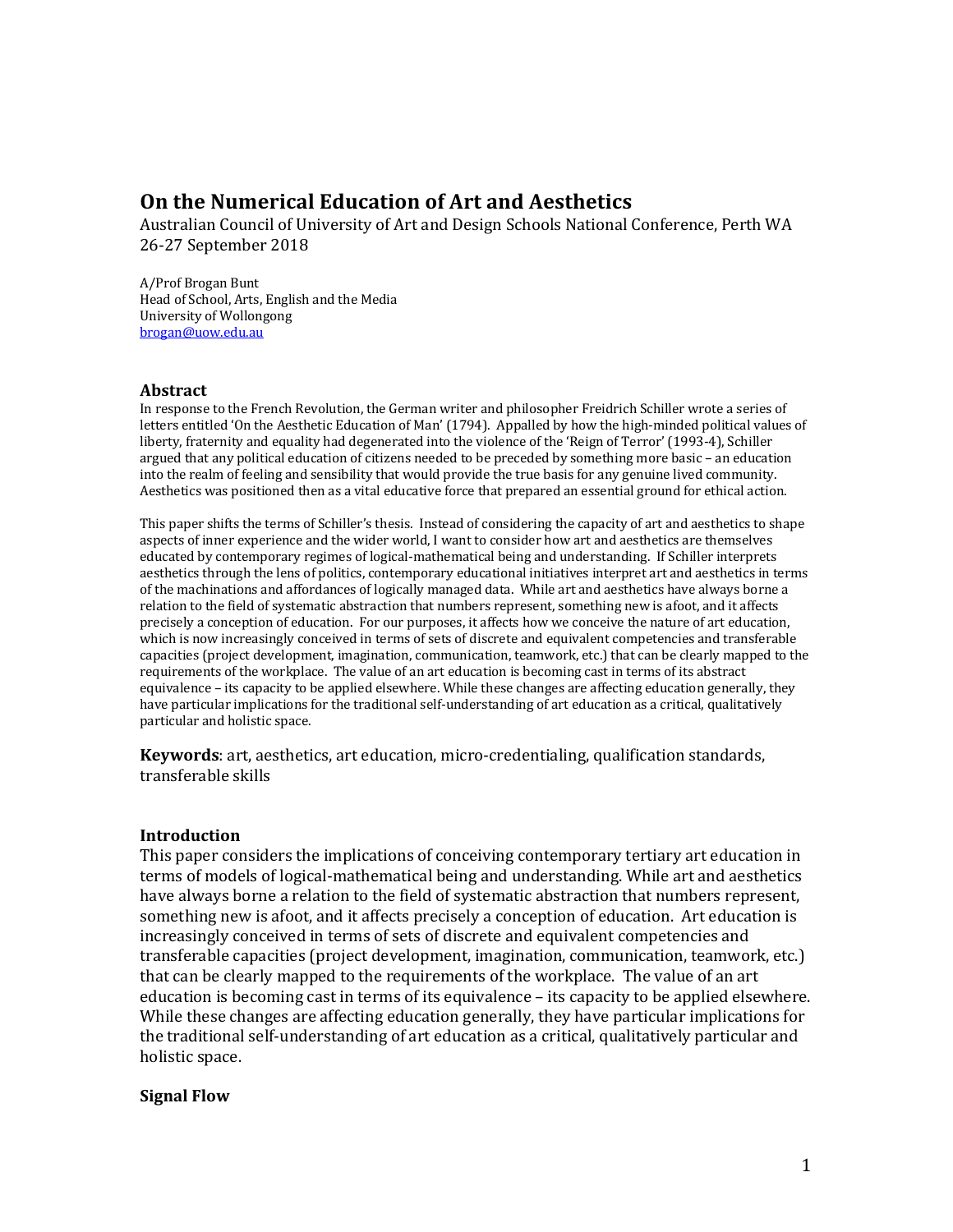Below is US mathematician and electronic engineer Claude Shannon's very influential diagram of the communication process from his *Mathematical Theory of Communication* (1948). Shannon is a key figure in the invention of digital computation, having demonstrated how the abstract system of Boolean algebra can be represented in the material interaction of binary electrical circuits.



**Figure 1: Claude Shannon information based model of communication (1948 and 1963)** 

I first encountered this diagram in the introductory lecture of a degree in Communication and Media at the University of Canberra (then Canberra College of Advanced Education) in 1981. As a humanities oriented student, it made little sense to me. The whole idea of breaking the communication process up into discrete mechanical aspects, of suggesting that it flows in a single direction and of positing a key relationship (and antagonism) between system noise and instrumental signal, seemed a vast oversimplification of properly human processes of social interaction and negotiated meaning. It was only much later that I came to recognise that it was a profoundly novel and creative way of thinking about how an ordinarily qualitatively conceived process can be represented in quantitative terms, but at the time it seemed simply daft, and indeed the course never really properly reflected upon the deeper implications of this model. We quickly passed on to other more apparently sophisticated models that included dimensions of feedback, cultural context and meaning. Then very swiftly we shifted away from diagrams altogether towards the difficult textuality of semiotics, cultural studies and post-modernism, leaving Shannon's initial diagram as an anomalous and reductive joke.

I wonder now, however, who is getting the last laugh, particularly as more and more aspects of qualitative experience are rendered in logical-quantitative terms. This is probably less a factor of logical-mathematical thinking *per se* than of a specific neoliberal application of logical quantification, but for the purposes of this paper I will risk speaking more generally. I take this risk partly with the sense that the functional perspective that Shannon's model demonstrates cannot be reduced to the machinations of contemporary higher education managerialism. It is something that has a longer history and broader implications. It represents a particular ontological and epistemological framework for making sense of the world that has its basis in the mechanisms of logical and mathematical abstraction.

### **Micro-Credentialing**

I was reminded of Shannon's model while attending a whole day seminar on current higher education micro-credentialing initiatives. In an effort to clarify the particular value of micro-credentialing, Jon Mott, Chief Learning Officer for Learning Objects (a major US based micro-credentialing provider) gave a keynote lecture that drew upon Shannon's technically focused model of the communication process (2018).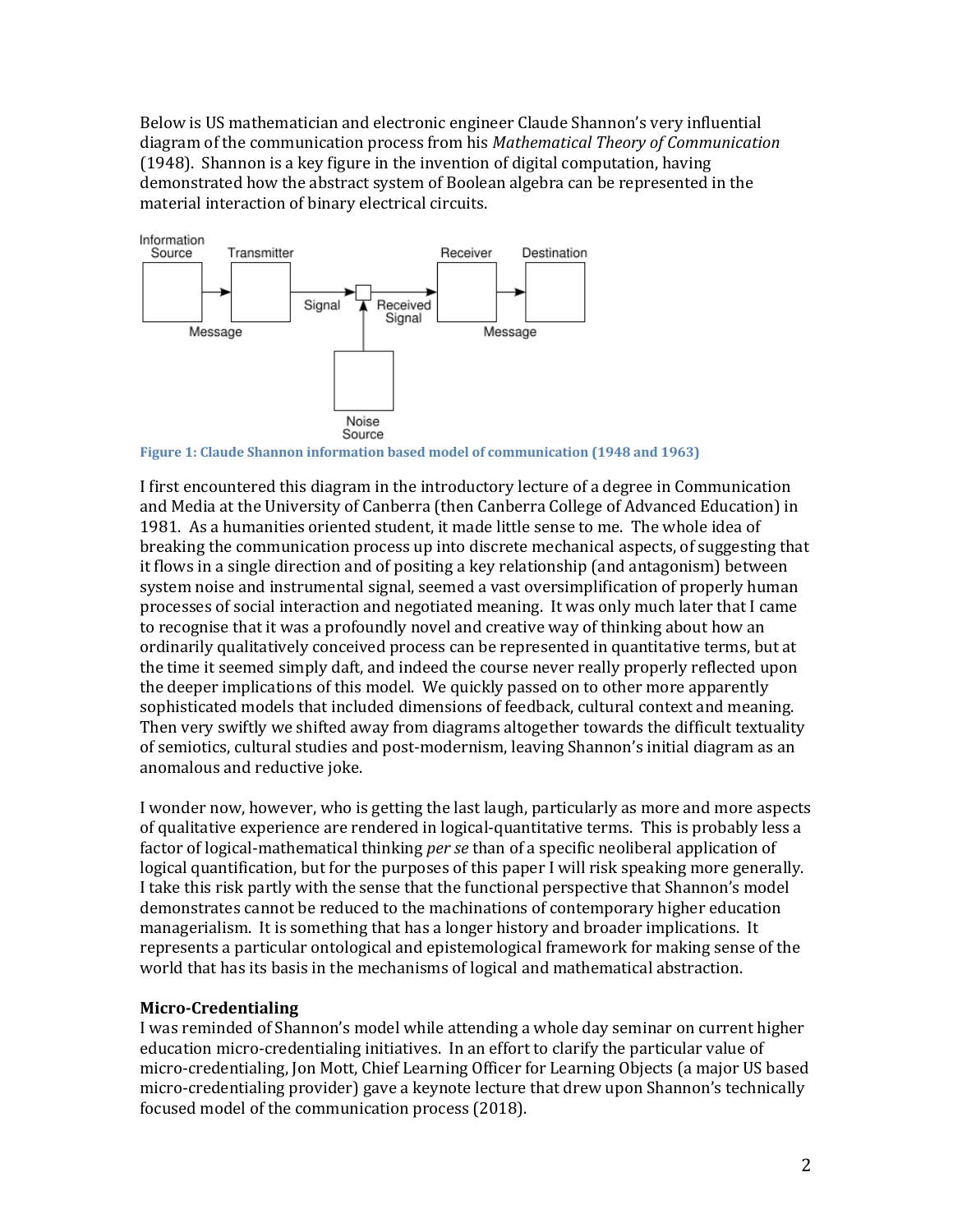

**Figure 2: Ian Mott, 'Deeper Dive: the Learning and Credentialing Ecosystem' (2018)** 

While he never mentioned Shannon directly, there is the same sense of a signal passing from one place to another within an ever-present context of potential signal disruption (noise). In this case the signal is cast as education, and more specifically the educational capacities of graduates, which must pass through the noisy vagaries of current diplomas and transcripts to be imperfectly decoded by employers. Micro-credentialing, in Mott's view, provides a means of reducing this noise and making levels of attainment more legible for employers. This illustration demonstrated for me how tertiary education is increasingly perceived in very directly functional terms - in terms of instrumental system integration but also the wider sense of how education is now regarded in fundamentally logicalmathematical terms.

The overall purpose of micro-credentialing is to foster a more direct and transparent relationship between tertiary qualifications and employer needs. Students no longer receive an opaque overall qualification with a large number of individual results for particular subjects. Instead, they receive a set of micro-credentials that explicitly indicate particular areas of employer relevant expertise. Micro-credentials represent the attainment of key learning outcomes. They are less discipline and curriculum focused than outwardly oriented towards areas of general competence and capacity. In this sense, they reflect a broad effort to establish a better alignment between tertiary education and the employment market. 

Micro-credentialing involves conceiving whole qualification programs as discrete portions of attainment that are mapped to national and international curriculum frameworks and standards. So rather than receiving a single overall testamur for a three or four year degree, students undertake any number of micro-credentialed courses from one or more providers that individually demonstrate specific transferable aspects of experience, skill and understanding. These can be subsequently combined to represent an overall level of qualification attainment. I have no objections to this *per se*. It would seem to provide an effective way of addressing the complex educational needs of contemporary learners, who very often lack either the financial means or the time to commit to longer and sustained degree studies. Just as we currently divide up our curriculum into discrete subjects, why not decompose whole degrees into a set of modular units? After all, this is becoming the norm in all kinds of informal online educational contexts. Yet linked to this, particularly within tertiary education, is a call for standards that render one micro-credentialed qualification comparable to another. This involves combining a conception of small and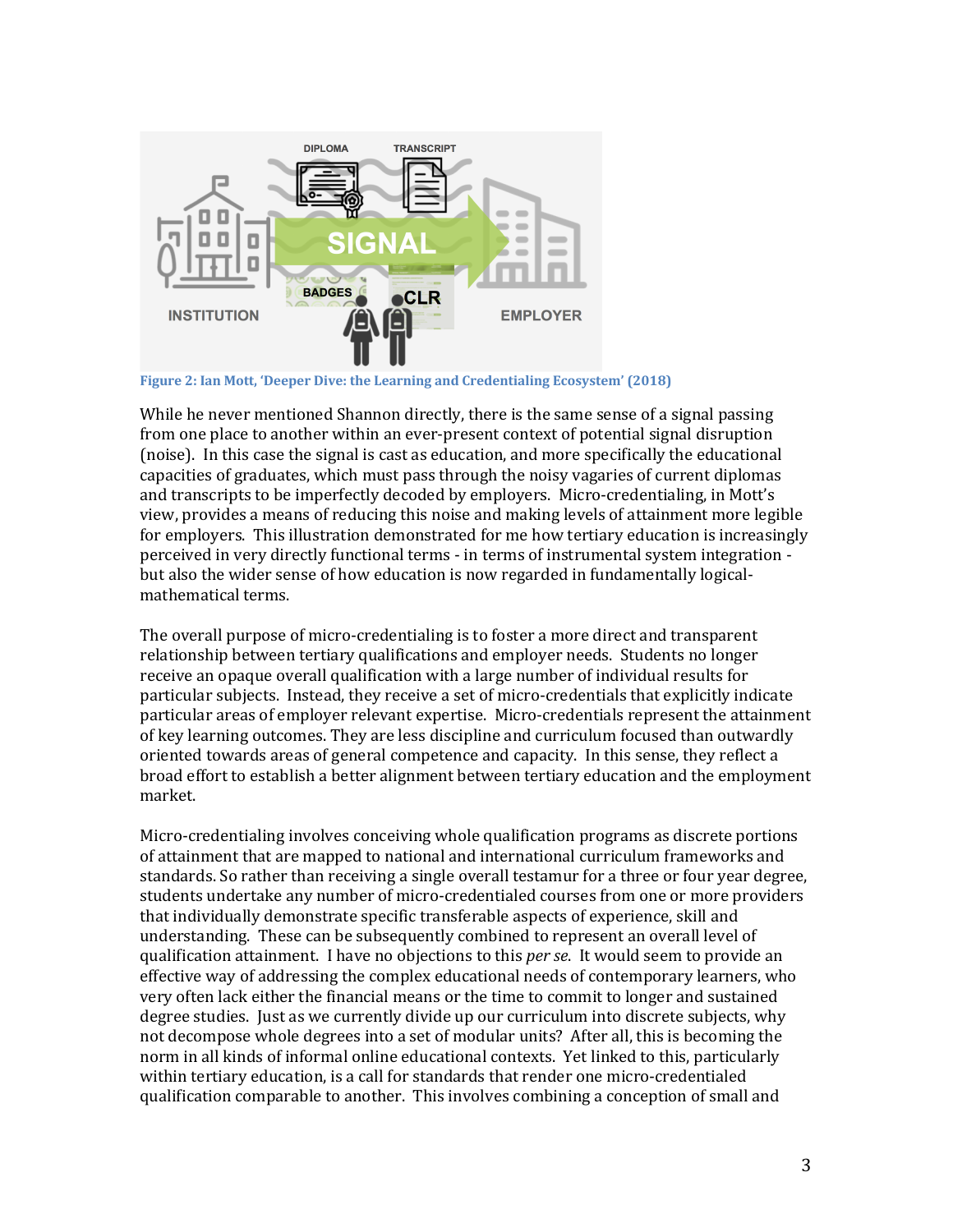discrete educational components with one that envisages effective means to map these components in terms of features of equivalence and transferability. It is this structural association of the discrete and discontinuous with the equivalent and transferable that represents a more thorough form of logical-systemic representation.

More broadly, micro-credentialing is linked to efforts to coordinate aspects of the qualification and employment market via block-chain technologies. It provides a key component in establishing a universally recognized ledger of individuated labour capacity. The development of this ledger system depends upon complex layers of abstract data representation that I will not attempt to consider here, but that are clearly aligned with an overall logical-mathematical systems logic and that are very evidently worth examination, if only in terms of considering their implications for traditional, qualitative forms of employment assessment.

### **Identity and Equivalence**

It is worth clarifying the notion of logical-systemic representation. According to Leibniz  $(1989, 30-34)$ , logic begins with the thinking of identity:  $X = X$ . Something exists as itself. In the midst of this, there is the curious theater of that which is singular somehow dividing itself in two to discover its self-identity. The one thing appears on both sides of the equation, although Leibniz insists that no two things can be identical.<sup>1</sup>

The logic of identity has its basis in the determination of discrete entities - and more particularly the identification of the discrete as a fundamental property of things. It also suggests that these discrete things, which may have originally been simply variable and multiple, can now be drawn into delineated relationships of equality and difference that are embodied not only in unique characteristics, but also in shared amenability to abstraction, a shared capacity to be represented as quantities.

Mathematics draws upon this logical foundation. Abstracting from the rich diversity of things, it finds means to represent aspects of the world in terms of relationships between discrete quantities. So, in this case, the blurry complexity of actual real world educational experience and attainment, which is currently embodied in the opaque features of the traditional *testamur*, obtains clearly identifiable shape in a set of discretely characterised micro-credentials. This is one aspect of the logically and mathematically inspired conception of education. The other represents an extension of this orientation to the discrete. It involves searching for mechanisms to make elements of discrete attainment equivalent. So holistic aspects of study become discrete entities that are then mapped to qualification frameworks and standards to ensure that they are properly quantifiable and equivalent. Of course this work of conceiving the equivalent dimensions of educational experience has a much longer history than micro-credentialing. It is embedded, for instance, in the principles of the Australian Qualifications Framework, but microcredentialing lends this notion of educational equivalence much greater and more rigorously defined force.

 $<sup>1</sup>$  It is worth noting that other philosophers conceive the matter differently. Hegel, for instance, argues that</sup> identity does not occur just at the level of the single thing, but emerges through the determination of difference; the Same encounters its Other in order to dialectically establish its own distinct identity. So the formula becomes something more like this,  $X = (X \neq NOT X)$ .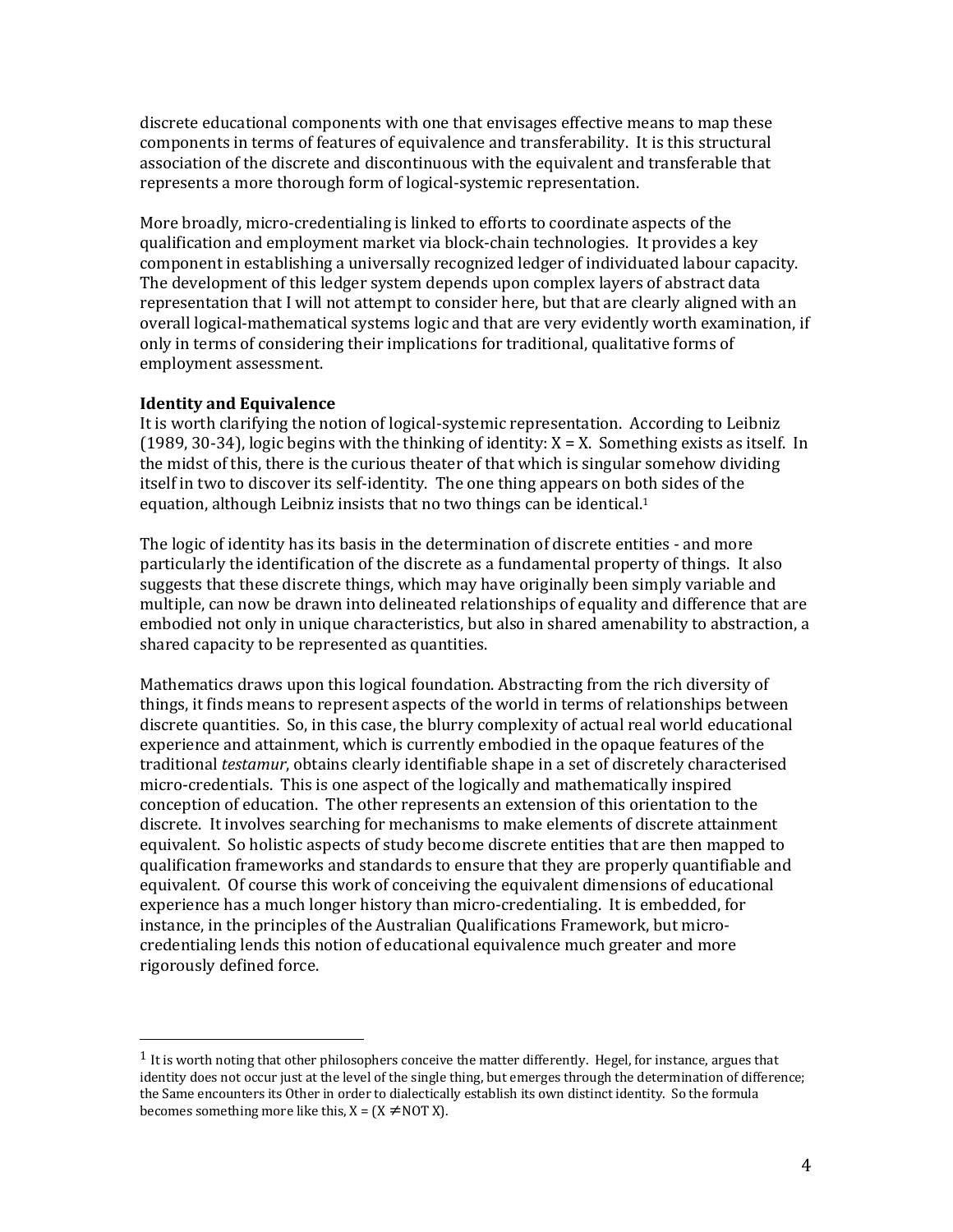If education is increasingly conceived in systemic mathematical terms, in terms particularly of the discrete, the equivalent and the logically articulable, then what are the implications for notions of art education? In my view there are significant tensions that require acknowledgement and consideration.

# **A Transformed Space**

Since the Dawkins reforms, Australian art schools no longer subsist at the margins of tertiary education initiatives and agendas. They are integrated within this larger and rapidly developing space. Arguably, this is less because of any sense of natural fit than because of a pressing need to adhere to the requirements of the overall and enframing system.

Here are just a few ways in which art education seems to have changed through its absorption within the university education system:

- Shift from atelier style training to university lecture and seminar style delivery.
- Incorporation of dedicated strands of humanities style history and theory alongside studio theory. This represents, at least partly, a greater emphasis on the development of generic tertiary level critical and conceptual skills and a reduced emphasis on more traditional art based technical and creative skills.
- Integration of creative art practice within university based research paradigms via the notion of non-traditional research outputs. This involves positioning art practice as research that produces new knowledge.
- Increasingly confused sense of purpose shifting from either a consolatory or resistant activist conception of the value of an art school education to one that is framed in terms of an alignment with wider dimensions of neoliberal being creativity, entrepreneurial capacity, initiative, collaboration, communication, problem solving, etc. In this latter conception, art education is portrayed as modeling and developing the agile skills needed to survive and thrive in the modern economic world.
- The latter is also linked to the growth of a broadly conceived notion of the 'creative industries' sector, which art education aligns to, even if never quite adequately.

Within this context the prospect of micro-credentialing may see a relatively minor and incremental development, but we are reaching a point in which art education - and perhaps the thinking of art more broadly - is fundamentally altered. This change hinges on how art education is conceived. It involves the consequences of thinking of art education as something that it not just susceptible to quantification and algorithmic calculation, but as something that is fundamentally cast in these terms. Stated in strong terms, art education risks becoming reified into a state of being in which all relation to the particular is lost, in which it is little more than a cypher for everything that it may traditionally have placed in suspension or resisted.

No doubt this sounds naïve, indicative of an anachronistic sense of art education's critical possibility, so let me attempt to explain in different terms. I will briefly indicate three areas of apparent tension. I will consider firstly the relationship of art and aesthetics to what Shannon describes as 'noise'. My interest is in the ontology of art - its particular way of conceiving its being in the world, which involves precisely an openness and attentiveness to the sphere of noise. Secondly, I consider the issue of multiplicity - how art relates to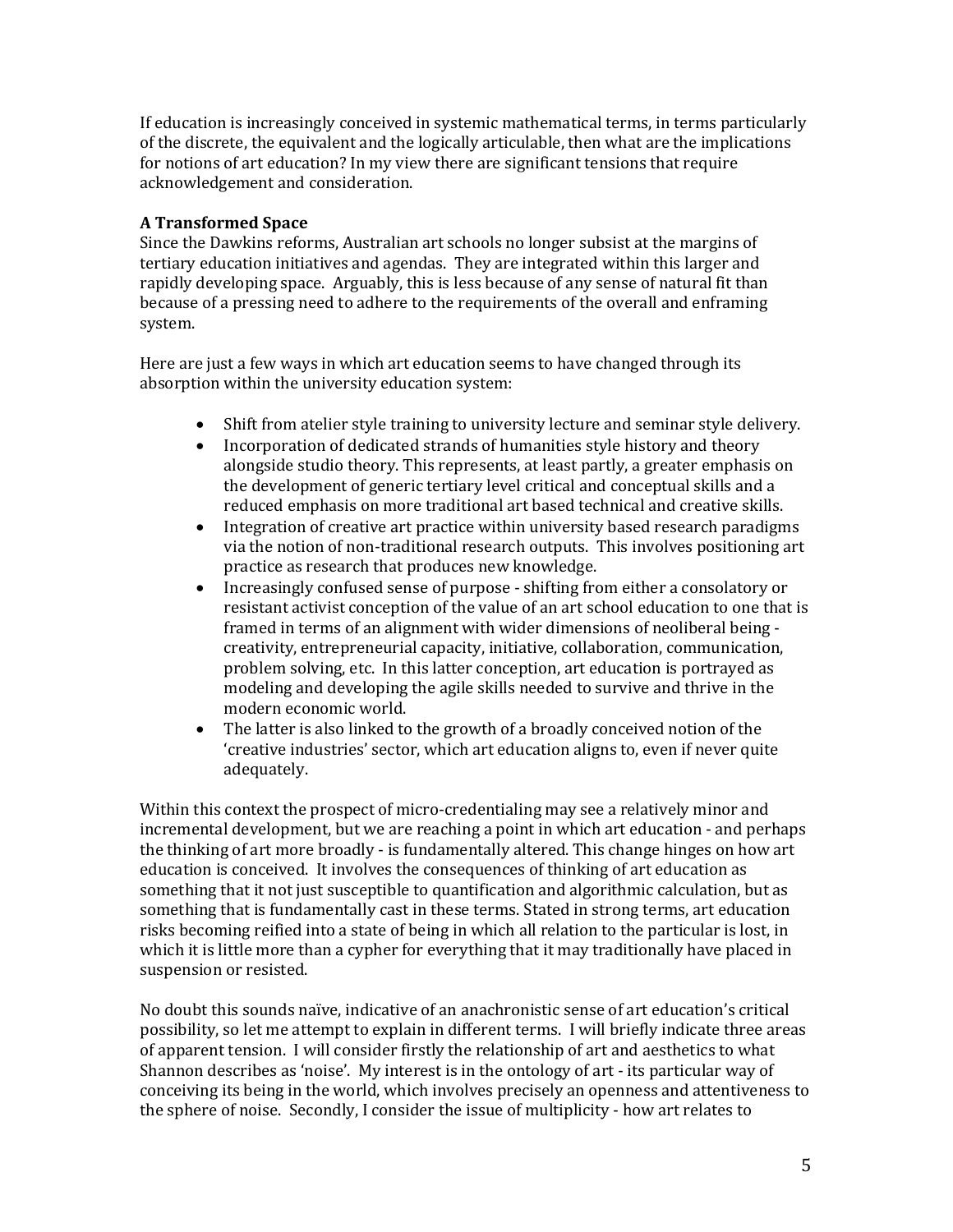dimensions of multiplicity and number. This is about the epistemology of art - how art conceives multiplicity without ever completely passing into reified logical mathematical abstraction. Thirdly, I consider art's capacity to serve as a social model and agent. This addresses the ethical status of art - particularly how art conceives its social identity as a form of mediation. Once again, I take the risk of speaking very generally. I acknowledge that there is no single notion of the nature of art, aesthetics and art education, but there are key features in the Western aesthetic tradition that rub up against how art and art education is currently being positioned. My aim is to simply clarify key aspects of this friction.

### **Noise**

While the notion of signal to noise ratio is a modern invention, linked to characteristics of electronic communication, the underlying interest in considering the relationship between a multitude of impressions and the distinct identity of rationally articulated phenomena has a much longer history. It can be found, for instance, as the very basis of Western aesthetic philosophy. In his founding work *Aesthetica* (1750), the German philosopher, Alexandre Baumgarten, posits the field of aesthetics as a means of acknowledging the realm of sensible experience, which affects us intimately and yet resists neat logical delineation (Hammermeister, 2002, 3-13). Drawing upon Leibniz, who envisages a continuous relation between the mingled clarity and opacity of sense and the abstraction of logically articulated being (Barnouw, 1993), Baumgarten embraces sensible experience. He values its richness and aims to trace the features of its hidden, intuitive logic in terms that are properly philosophical. The noisy space of the lived is portrayed as a precondition and presentiment for the emergence of logical differentiation and analysis, but also as a realm with its own elusive characteristics. It appears in very ambivalent terms as both the ground for philosophical thought and as another way of thinking altogether.

In my view aesthetics, art and art education are fundamentally shaped by this orientation this effort to engage with the rich uncertainly of the sensible manifold, and within this, the complexity, clarity and obscurity of the particular. To try to dispel the noise, to render only the clarity of signal, is precisely what art characteristically avoids. Instead it plays on the relation between clarity and opacity, between motions of clear delineation and intractable specificity.

Within this context of performing a role of maintaining, renewing and transforming the relationship to lived experience, art can never form an adequately predictable communication mechanism. Precisely because it interrogates the conditions of communication - its grounds and modalities - it can never comfortably side with the signal. This is another way of thinking the conventional Kantian notion of the non-instrumental nature of art and aesthetics (Kant, 2008). It is not that art lacks social value, it is rather that its value is determined differently. It lies in disrupting the instrumental relationship as an automatic circuit of abstracted interaction.

In these terms, conceiving art education as a straightforward cypher for flexible and creative engagement in the new economy seems misguided. Art education does not provide this form of equivalence. It is implicitly critical of the whole idea of rendering things equivalent, of imagining that one thing neatly maps to another. This is not to say that the skills and capacities of an art school graduate lack substance (or wider applicability), but to insist that this substance has a rich and noisy particularity that extends beyond, and ultimately questions, any efforts to chart dimensions of transferable equivalence.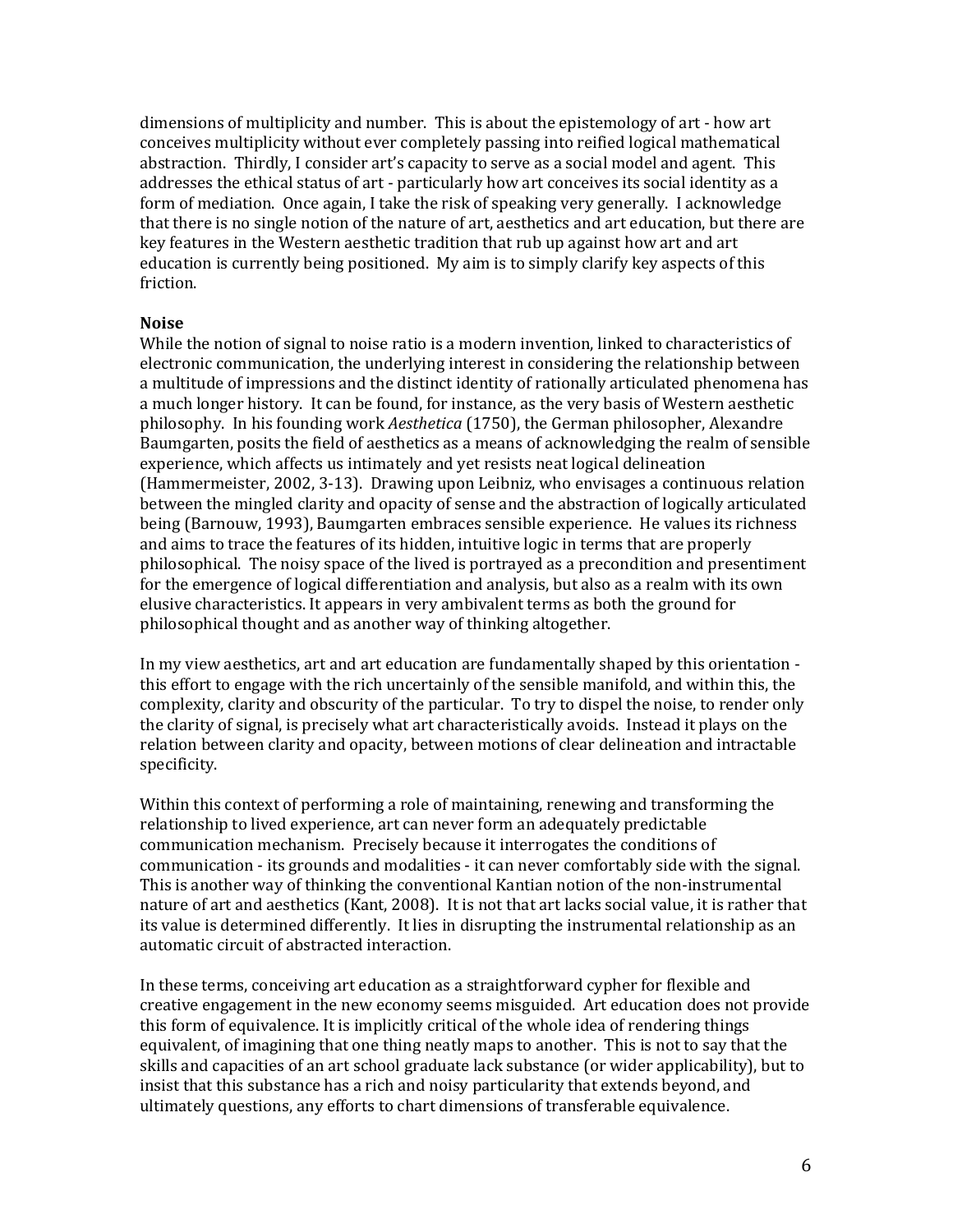Of course equivalence is not only about charting the instrumental transferability of an art school education to wider employment contexts, it is also about envisaging an equivalence between the variety of offerings at different institutions. This depends upon adherence to common qualification standards, which must now arguably inform the character of all specific courses. In this manner, once again, emphasis shifts from the holistically cast particularity of specific institutional curricula, cultures and experiences towards generic and abstractly determined curriculum features. No doubt some kind of balance of imperatives is possible here, but there is a clear risk of a diminution of diversity, with consistency and equivalence gaining priority over varied and idiosyncratically differentiated identity.

### **Multiplicity**

The first volume of Elizabeth Holt's *A Documentary History of Art* (1957) begins with selection from the Benedictine monk Theophilus' medieval treatise on artistic practice, *Schedula*. Theophilus explains in his preface that '[a]ll arts are taught by degrees' (Theophilus in Holt, 1957, 1). Leaving aside the unlikely possibility that he is referring to university degrees, this suggests that learning to become an artist involves a set of clearly determinate steps. This may appear to undermine my argument that there is a necessary tension between traditional art education and the mathematical-systemic conceptions evident, for instance, in micro-credentialing. I don't think it does, because I think Theophilus conceives a series of steps differently  $-$  not as an abstract numerical series, but as concrete set of operations.

But before explaining, I should offer a qualification. I certainly do not wish to insist upon an essential antagonism between mathematical and logically sequenced procedural thinking and art practice. While they may be in tension - and for all sorts of good reasons often are there are many points of commonality, intersection and exchange. Both art and mathematics incorporate aspects of abstraction. Both also incorporate aspects of systemic procedure (most obviously evident within contemporary art in the tradition of Conceptualism). They can also both be poetically inspired and oriented towards aesthetic beauty. Nonetheless, logic and mathematics operate more consistently at the level of the general. Although art may regularly attempt a similarly symbolic rigour, it can never quite achieve adequate distance from the noisy texture of the real.

A later section from *Schedula* suggests this difference between a logical-mathematical and artistic-aesthetic conception. It describes how to apply gold leaf to parchment.

Of Gold Leaf. Take Greek parchment *[that is paper]*, which is made from linen cloth, and you will rub it on both sides with a red colour which is burned from sinoper, that is ochre, very finely ground and dry, and polish it with a beaver's tooth, or that of a bear or a wild boar, very carefully, until it becomes shining, and that the colour may adhere through friction. (Theophilus in Holt, 1957, 3)

The emphasis here is upon the interaction between a set of materials with particular qualities. What stands out is the diversity of materials and the sense of nuanced intimate engagement; the rubbing, fine grinding and polishing of the gold leaf on the parchment. The process is described step by step, but this is indicative of a human, temporal relation to the materials rather than of a discretely determined, mathematical conception. Overall, there is a narrative of drawing elements of multiple organically and sensibly articulated elements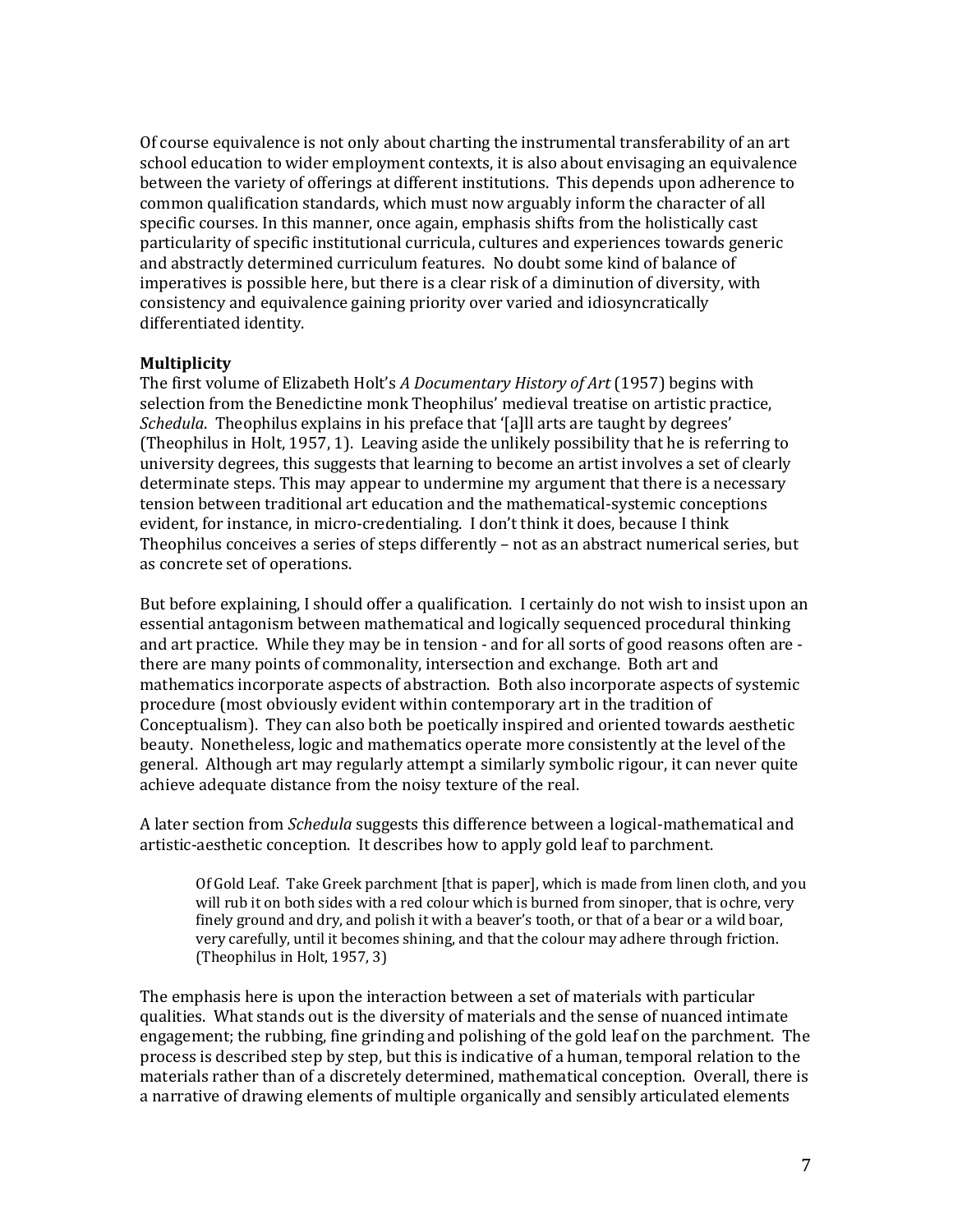together rather than of elaborating them in specifically abstract and systemic terms. This indicates the difference between the notion of multiplicity and number. Multiplicity suggests an irresolvable sensible plenitude and diversity, whereas number suggests linear order and dimensions of equivalence.

None of this necessarily implies that micro-credentialing cannot accomplish something similar, that it cannot be directed to the development of organically related and particular skills. The sense of potential tension is more contextual and political. The issue is that the fragmentation of education that micro-credentialing entails takes place within a context in which the traditional holistic experiential conception of art education is already affected by the disruption of subjects, lectures, tutorials - by all the various discrete and systemic ways in which university educational experience is divided up and organized. Within this context, micro-credentialing appears as a force that potentially exacerbates this trend. Everything holistic that the atelier model represented risks being further eroded by yet another motion of logical subdivision. This need not be the case, but only by reflecting upon how subdivision can be effectively linked to dimensions of holistic experience – only by reflecting upon an obvious area of tension – can we find the means to sensibly incorporate or reject whatever it is that something like micro-credentialing involves. Perhaps it will also enable us to question the conventional sense of difference between number and multiplicity, but all of this depends upon critical work.

### **Models**

Despite, or perhaps precisely because of its focus on the particular, art and aesthetics have regularly been positioned in terms of their capacity to model other things. For Kant (2008), aesthetics serves as a means of indicating an open and intuitive alignment between the *apriori* features of rational understanding and the endlessly elusive realm of the thing-initself (the world as it exists beyond human sense-making). The aesthetic experience of the beauty of a flower, for instance, which is often expressed in terms of its symmetry, etc. is pleasurable precisely because it suggests that the *apriori* sphere of mathematically logical form can have an existence that exceeds the mind itself, that can appear literally and sensibly before us, but without any need to be decomposed into logical, symbolic terms. Aesthetics serves then as an intimation of an ultimately never verifiable whole in which world and mind align.

Beyond this dimension of epistemological reconciliation, aesthetics also regularly serves as an ethical and political model. In response to the French Revolution, the German writer and philosopher Freidrich Schiller wrote a series of letters entitled 'On the Aesthetic Education of Man' (1794) (2004). Appalled by how the high-minded political values of liberty, fraternity and equality had degenerated into the violence of the 'Reign of Terror' (1993-4), Schiller argues that any political education of citizens needs to be preceded by something more basic – an education into the realm of feeling and sensibility that provides the true basis for any genuine lived community. Aesthetics is positioned then as a vital educative force that prepares an essential ground for ethical action.

More recently the French philosopher Jacques Ranciere (2006) positions art and aesthetics not simply as a model for enlightened social interaction, but more forcefully as an intrinsically political phenomenon. Art and aesthetics inform a particular 'distribution of the sensible' - a particular conformation of the nature, affordances and possibilities of lived experience, with the capacity to both articulate and, in genuine political moments, transform existing social and material relations. Yet even here there is a sense that art and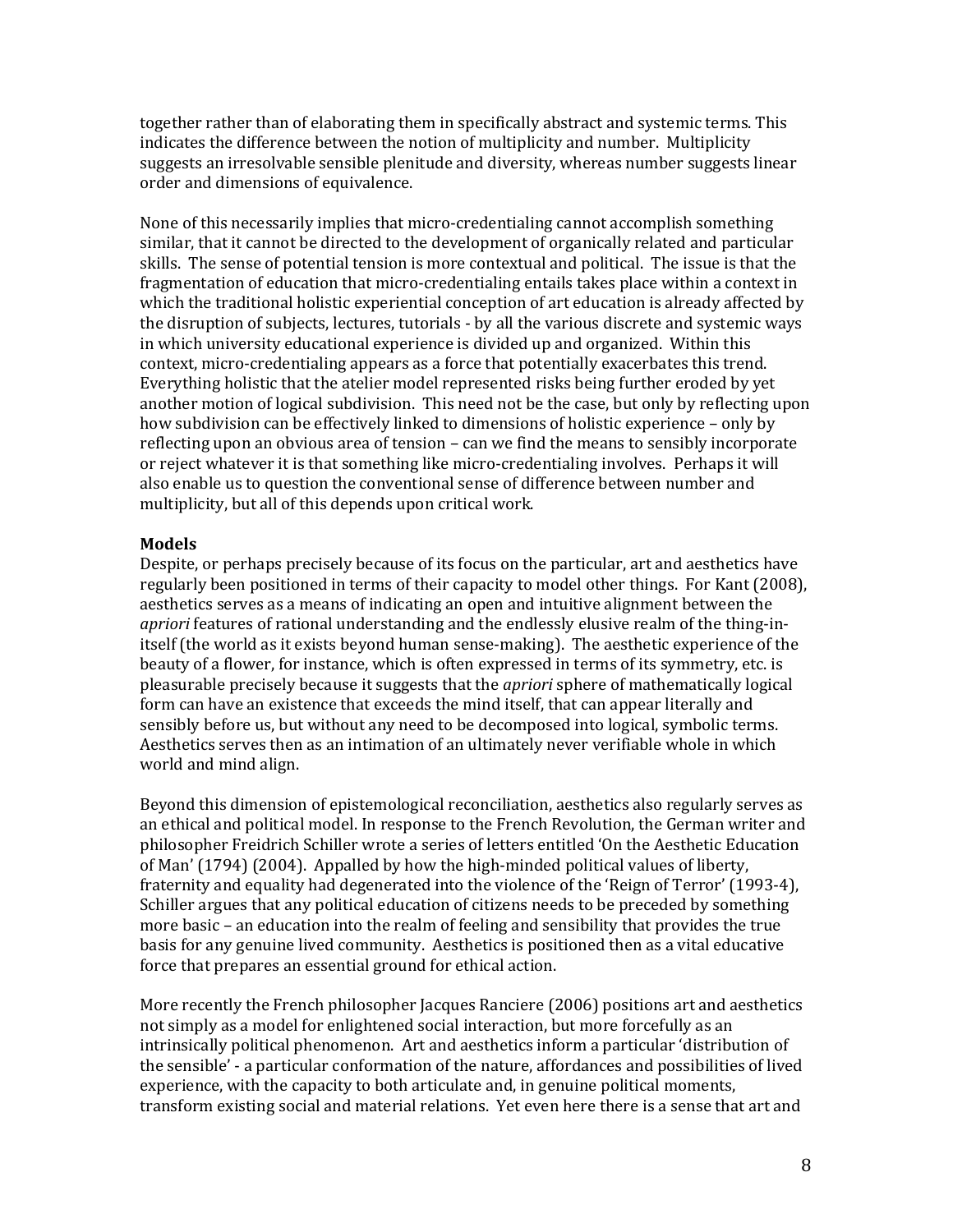aesthetics are positioned as exemplary, as a dimension of culture and lived experience that attains broader currency and significance when something telling happens. In very typical terms, this at once attaches too much weight to art and aesthetics (expecting them to transform sensible experience generally) while also neglecting what art can be if it is not simply political.

It is always difficult then to regard art and aesthetics in their own terms.<sup>2</sup> They are always signaling something else, always serving as a sign of phenomenological reconciliation or of political ethical being, and always acting as a mediator for other things. This awkward sense of identity is also, of course, linked to the marginalisation of art and aesthetics, which appear at once as hugely significant and utterly insignificant. In this sense - in terms of their complex positioning, inflated egos and lingering sense of irrelevance - art and aesthetics do obtain a distinct self-identity, but one which is characterised precisely by questions of uncertain being, status and social purpose. $3$ 

Beyond this there is the sense that art and aesthetics, which have always served as models, are now themselves subject to modeling. Shannon's model (Fig. 1) provides an example, especially in terms of its underlying faith in the potential to reconceive qualitative processes in quantitative terms - to represent the continuous as discrete, the open as finite and the multiple as numbered. Art and aesthetics may resist this conception, but hardly adequately or convincingly. The contemporary dilemmas of tertiary art education provide an example. The sphere is losing a sense of effective agency. It is regularly compelled to compromise in order to secure any strands of continuing existence. If now it finds the means to divide itself up into discrete micro-credential modules, or if it conceives national and international art education qualification standards, or if it presents itself in the most glowingly employable terms, this is less to articulate its own space of modeling than to be modeled by wider tertiary education agendas and initiatives.

### **Conclusion**

In opposition to this sense of an art education fundamentally shaped by a mathematical models of system integration and efficiency, one could argue that none of this really affects art education, which just goes on in roughly the same form as it always has, occasionally better supported, more often worse. All the rhetoric of transferable skills, all the talk of creative industries, all the sense of art education as a cypher for agile existence within the entrepreneurial, portfolio and gig economy, is precisely that, rhetoric; it does not really get to the heart of what we do. We compromise to survive, but without really compromising anything essential. I think this is the story that we often tell ourselves, despite the excellent body of critical work exploring the dilemmas of contemporary tertiary art education (Butt  $(2017)$ , Gielen and De Bruyne  $(2012)$ , etc.). In this manner we risk losing the capacity to respond effectively to what is happening. We lose the capacity to speak clearly about the implications of new models and to elaborate viable alternatives. None of this resistance and invention need involve a nostalgic return to the qualitative. Nor must it demand an

 $2$  In this sense there is the possibility that art and aesthetics represent the limits of the Kantian (2008) schema that clearly distinguishes the epistemological from the ethical and the aesthetic. Since aesthetics (although certainly not art) is imbricated throughout his system, it figures as key undecidable element, indicating the limits of any effort to determine the epistemological, the ethical and the aesthetic in 'their own terms'.

<sup>&</sup>lt;sup>3</sup> See, for instance, German critical theorist Theodor Adorno's (2004) characterisation of the contradictory implications of modern art's notional autonomy from the wider set of instrumentally geared material and social relations. Autonomy grounds the resistive potential of modern art, but also renders it irrelevant and ineffective.